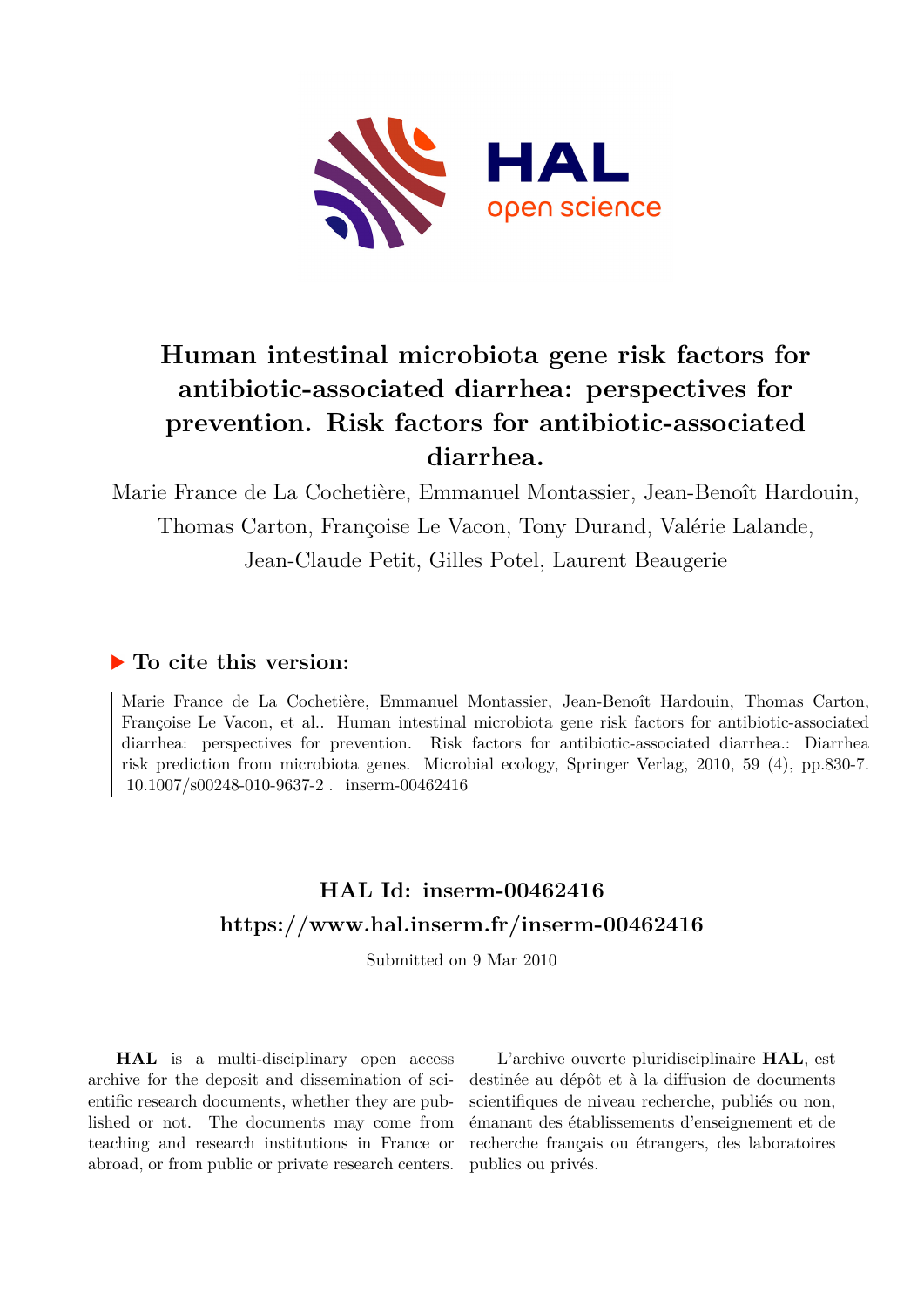| $\mathbf{1}$   | Human intestinal microbiota gene risk factors for antibiotic-associated diarrhea:                                                                         |
|----------------|-----------------------------------------------------------------------------------------------------------------------------------------------------------|
| $\overline{2}$ | perspectives for prevention                                                                                                                               |
| 3              | Marie-France de La Cochetière <sup>1*</sup> , Emmanuel Montassier <sup>4</sup> , Jean-Benoit Hardouin <sup>5</sup> , Thomas                               |
| $\overline{4}$ | Carton <sup>4</sup> , Françoise Le Vacon <sup>3</sup> , Tony Durand <sup>4</sup> , Valerie Lalande <sup>2</sup> , Jean Claude Petit <sup>2</sup> , Gilles |
| 5              | Potel <sup>4</sup> , Laurent Beaugerie <sup>2</sup> .                                                                                                     |
| 6              |                                                                                                                                                           |
| $\tau$         | <sup>1</sup> INSERM, Université de Nantes, UFR Médecine, Thérapeutiques<br>Cliniques<br>et                                                                |
| $8\,$          | Expérimentales des Infections, EA 3826, rue G. Veil, Nantes, F-44000 France.                                                                              |
| 9              | <sup>2</sup> Service de Gastro-entérologie et Nutrition, Hôpital Saint-Antoine, 184 rue du faubourg                                                       |
| 10             | Saint-Antoine, 75012 Paris Cedex, France.                                                                                                                 |
| 11             | <sup>3</sup> Atlangene <sup>®</sup> -Silliker, Bio Ouest, Ile de Nantes, 21 rue La Noue Bras de Fer, 44200 Nantes,                                        |
| 12             | France                                                                                                                                                    |
| 13             | <sup>4</sup> Université de Nantes, UFR Médecine, Thérapeutiques Cliniques et Expérimentales des                                                           |
| 14             | Infections, EA 3826, rue G. Veil, Nantes, F-44000 France.                                                                                                 |
| 15             | <sup>5</sup> Université de Nantes, UFR Médecine et Pharmacie, Biostatistics Clinical Research and                                                         |
| 16             | Subjective Measures in Health Sciences, EA 4275, rue G. Veil, Nantes, F-44000 France.                                                                     |
| 17             |                                                                                                                                                           |
| 18             | <b>Running title:</b> Diarrhea risk prediction from microbiota genes                                                                                      |
| 19             |                                                                                                                                                           |
| 20             | *Corresponding author Dr. MF de La Cochetière Mailing address: UPRES EA 3826, UFR                                                                         |
| 21             | de Médecine, 1 rue Gaston Veil, 44035 Nantes, cedex 01, France. Phone 33 (0)240412840,                                                                    |
| 22             | Fax 33(0)240412854. E-mail marie-france.de-la-cochetiere@inserm.fr                                                                                        |
| 23             |                                                                                                                                                           |
| 24             | Financial support: Biocodex Inc                                                                                                                           |
| 25<br>26       |                                                                                                                                                           |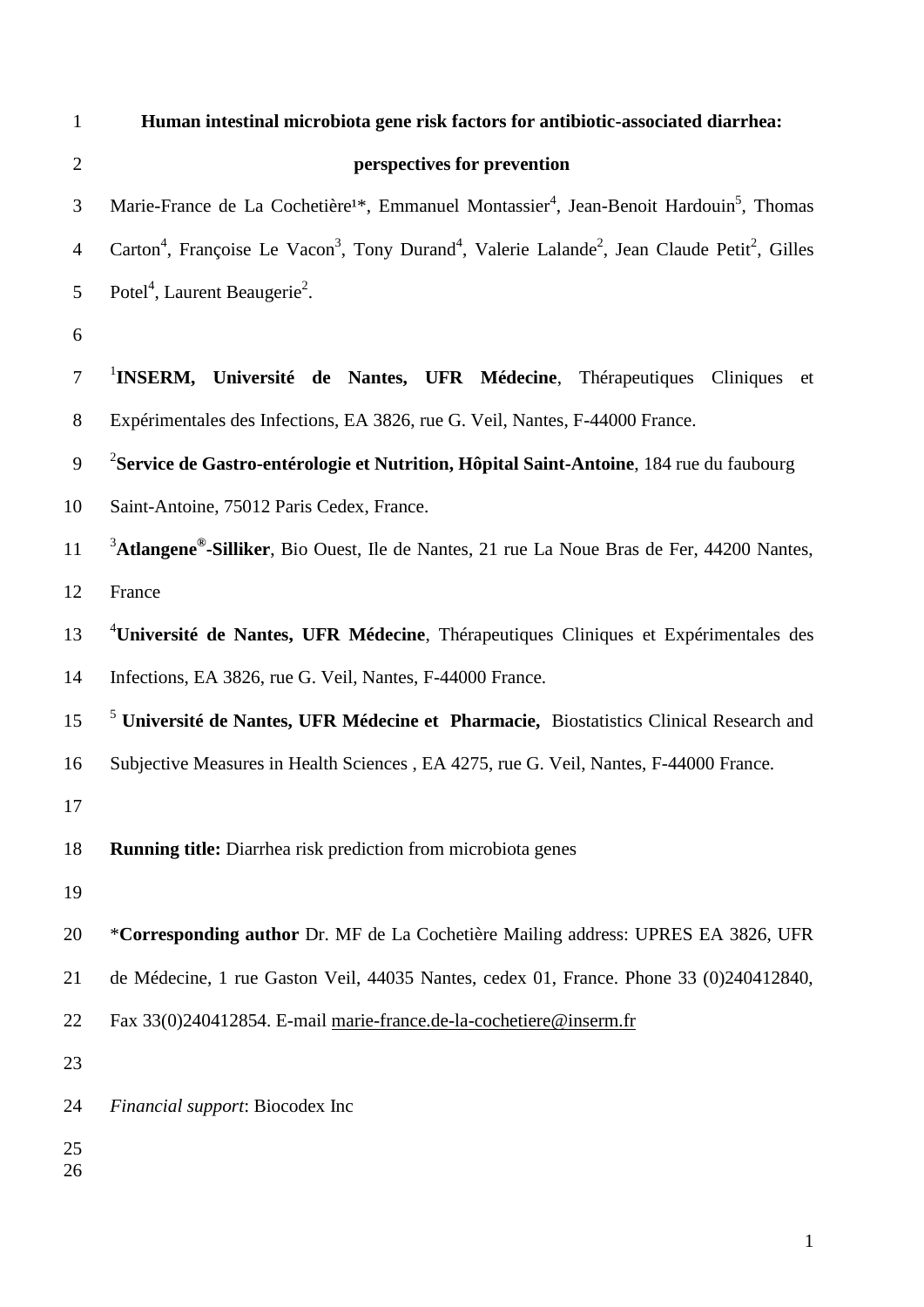#### **Abstract**

 Antibiotic-associated diarrhea (AAD) is associated with altered intestinal microflora and other symptoms that may lead to possibly death. In critically ill patients, diarrhea increases rates of morbimortality. Assessing diarrhea risks is thus important for clinicians. For this reason, we conducted a hypothesis-generating study focused on antibiotic-associated diarrhea (AAD) to provide insight into methods of prevention. We evaluated the hypothesis of predisposing factors within the resident intestinal microbiota in a cohort of outpatients receiving antibiotherapy. Among the pool of tested variables, only those related to bacterial 16S rRNA genes were found to be relevant. Complex statistical analyses provided further information: amid the bacteria 16S rRNA genes, eight were determined to be essential for diarrhea predisposition and characterized from the most important to the least. Using these markers, AAD risk could be estimated with an error of 2%. This molecular analysis offers new perspectives for clinical applications at the level of prevention.

#### **Key words**: Data-Mining/Diarrhea/Microbiota genes/Prevention/Risk factors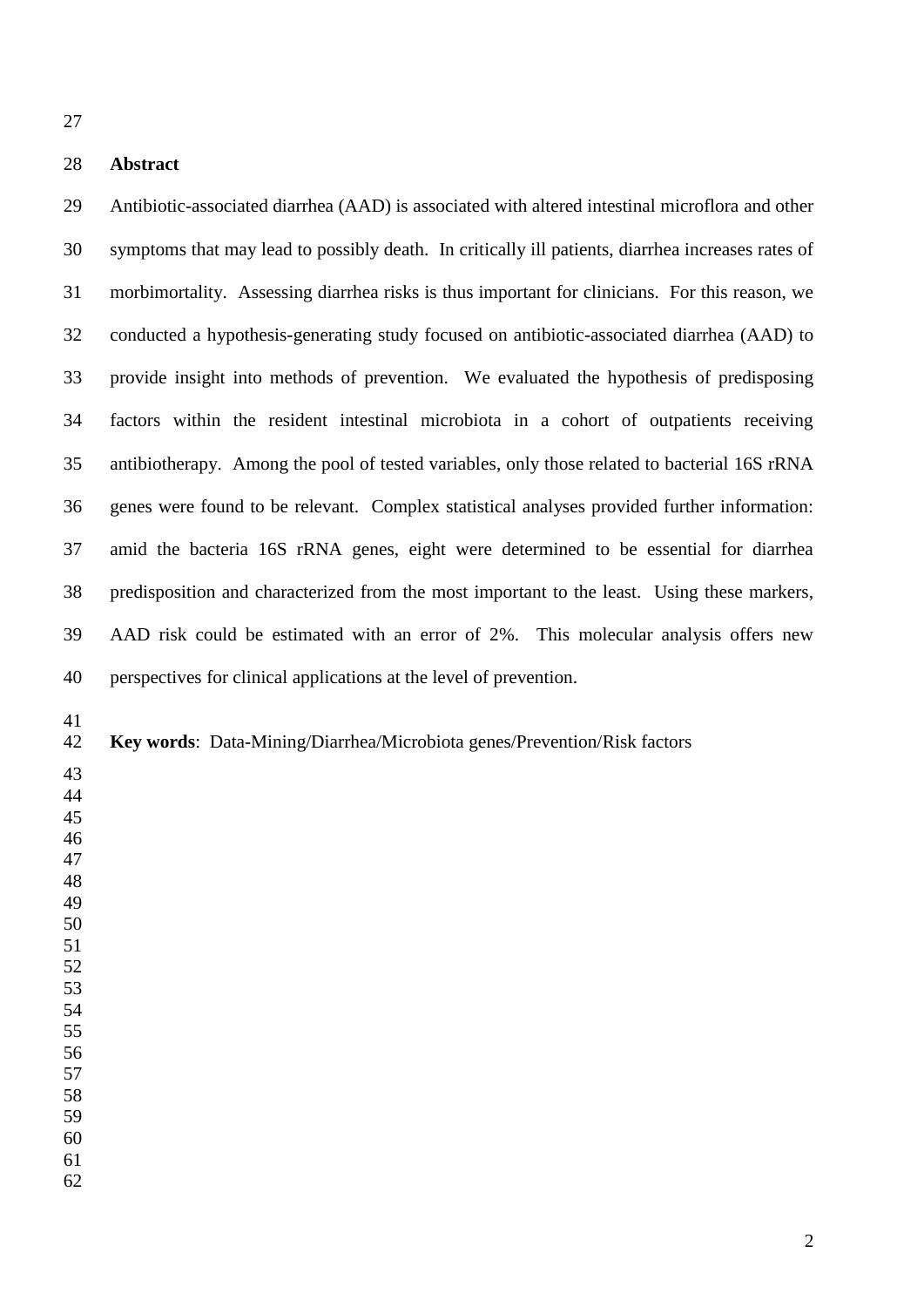#### **Introduction**

 The collective effects of the intestinal microbiota are dictated by a complex network of interactions that span the cellular, immunological, and environmental levels. A primary question is whether a simple system can be applied to predict and control the effects of this heterogeneous population composed of different subgroups. One approach in addressing this question is to study representative genes that correlate with the health consequences of the bacteria mixture comprising the microbiota. The present study concerns specific bacterial populations associated with antibiotic-associated diarrhea (AAD). This hypothesis-generating experiment was conducted to discern whether an analysis of bacterial 16S rRNA genes from pre-antibiotic resident faecal microbiota using with complex statistics could predict the collective effects of the intestinal microbiota, thereby identifying individual risk factors for diarrhea associated with antibiotic treatment. These specific gene sequences have been chosen because they have been the far most common genetic marker used (16).

 Antibiotic-associated diarrhea (AAD) is associated with altered intestinal microflora, mucosal integrity, vitamin, mineral metabolism and crampy abdominal pain. If severe, AAD may lead to electrolyte disturbances, dehydration, premature discontinuation of antibiotic therapy, pseudomembranous colitis, toxic megacolon and possibly death. Reports in the general population indicate that the incidence of AAD ranges from 25 to 62%, occurring at any point from the initiation of therapy to two months after the end of treatment (2, 17). In critically ill patients, diarrhea increases morbimortabilty. AAD leads also to longer hospital stays and higher medical costs (1, 26, 27). The pathogenesis of AAD may be mediated through the disruption of the normal microbiota and overgrowth of pathogens, or through metabolic imbalances (3, 31). The individual risk for AAD varies greatly, influenced by host factors (age or diet), and type, dose, and duration of antibiotherapy (15, 22). Assessment of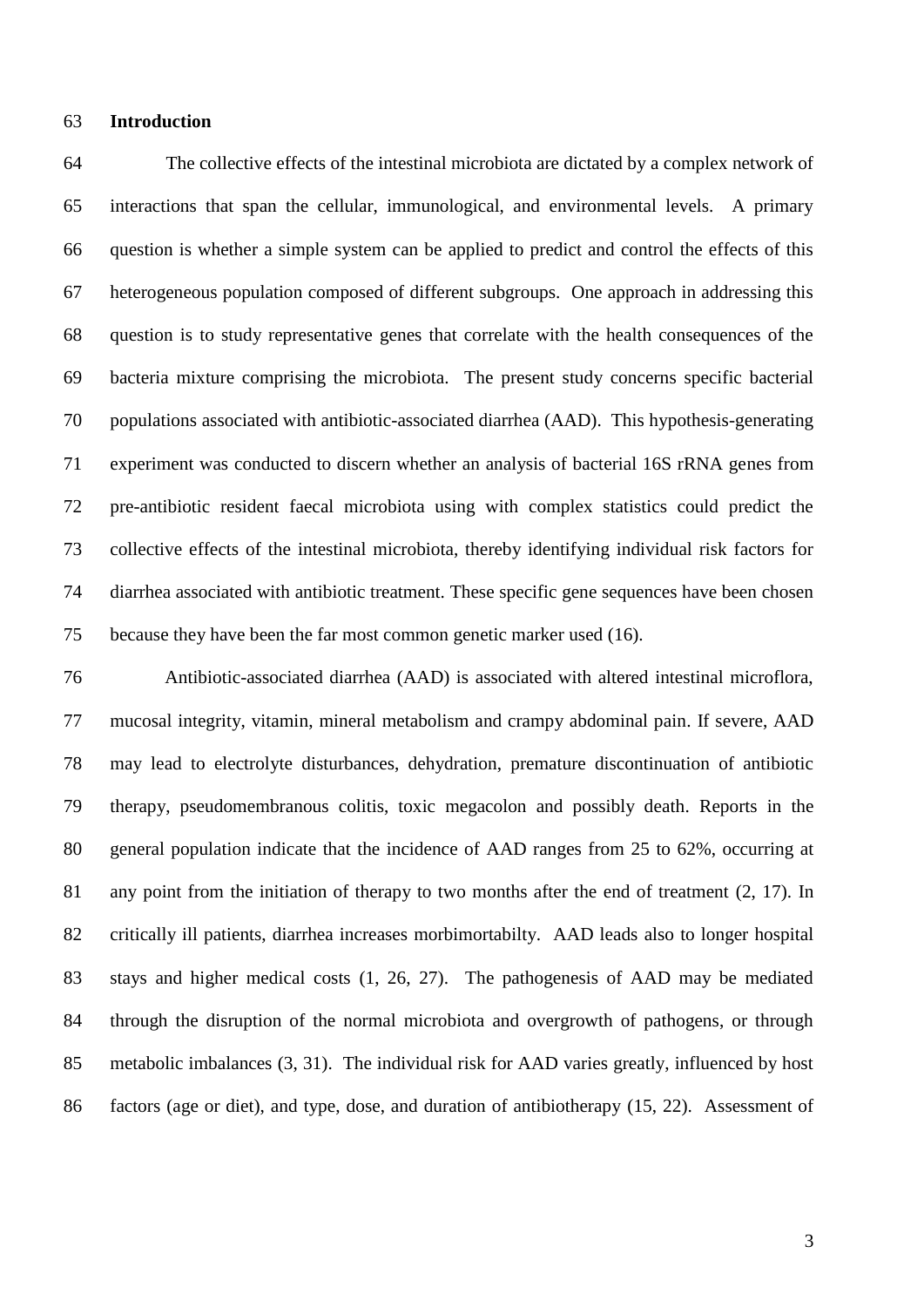the diarrhea risk during antibiotic treatment is therefore worthwhile and may help control diarrhea in defined high-risk individuals; however, few data exist on risk factors for AAD.

 The role of the human intestinal microbiota in health and specific diseases is a particularly important area of research (7, 12, 13). Substantial progress has recently been made in characterizing the human intestinal microbiota, although its role in immune system development and regulation, nutrition, and pathogenesis of the host are still not well elucidated (30). Furthermore, the rapid rate of microbial evolution, combined with the global rise of antimicrobial resistance and the low rate of novel antibiotic development underscores the urgent need for innovative therapeutics (5, 10). Culture-based techniques have traditionally been used to determine the faecal microbiota. However, molecular techniques based on analysis of 16S rRNA genes directly amplified from bacterial DNA extracted from feces have estimated that less than 25% of the faecal bacterial populations have been cultured to date (11, 28). These approaches have provided considerable data about microbial ecosystems, including that of the human gastrointestinal tract. Detailed phylogenetic informations have been obtained by cloning and sequencing 16S rRNA genes. Further, several studies with fingerprinting of 16S rRNA genes have reported its benefits in monitoring community shifts (8, 19, 23, 29).

 Hence, as a system model for the analysis of heterogeneous populations of bacteria, we analysed the 16S rRNA genes in the genomes of all bacteria using temporal temperature gradient gel electrophoresis (6), and multivariable data analysis (21). In this retrospective study, we hypothesized that the susceptibility to diarrhea may be linked to the resident intestinal microbiota. For this purpose we focused on a published clinical study (4), which included epidemiology forms, patient history, and laboratory reports; we analyzed database case records, specimen collection, and risk factors. We designed complex statistical analyses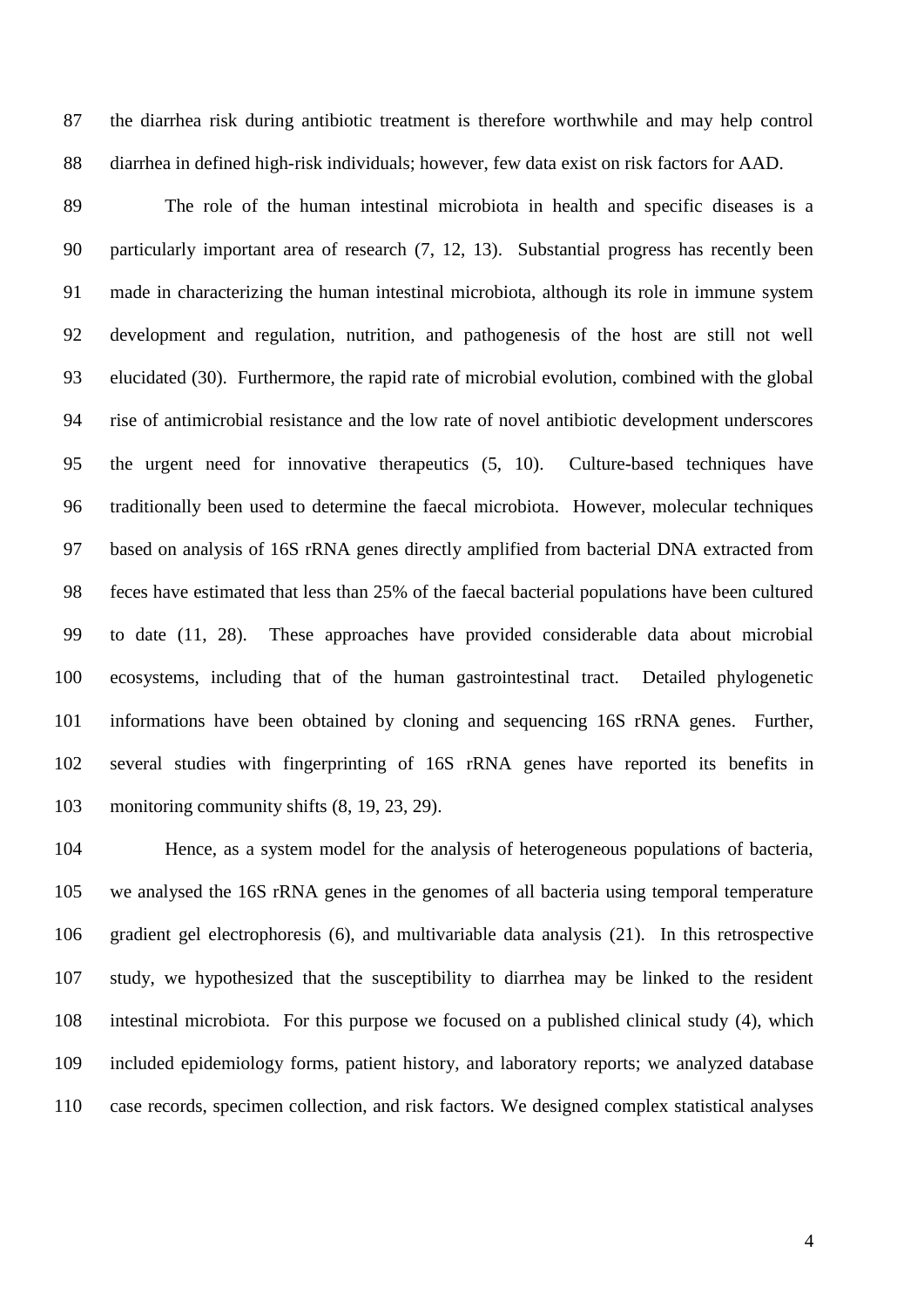to determine the optimal procedures for providing the maximum relevant information with fingerprint data, and obtaining knowledge about the 16S rRNA gene system.

**Methods**

 *Patients.* Subjects enrolled in this study were adults (age range, 20-60 years) living in the Paris area. Subjects were prescribed a course of antimicrobial therapy for an ear, nose, or throat infection. Criteria for enrollment included prescription by a general practitioner for a 5-to 10-day course of antibiotics and age of 18 years or older. Potential candidates were excluded if they were institutionalized, had received antibiotic treatment during the previous 2 months, had been admitted to a hospital during the previous 6 months, had a known human immunodeficiency virus infection, had any allergy, or had experienced a bout of diarrhea (>2 loose stools/day) the day before enrollment. All patients provided informed written consent. Prescribed antibiotics were classified into one of the following groups: amoxicillin/clavulanic acid, other beta-lactam agents, or non-beta-lactam agents. Diarrhea was defined as the passage of at least three loose stools a day**,** AAD was defined as diarrhea associated with the administration of antibiotics (in the absence of any other obvious reason) during the 14-day study period.Each patient was asked to store the last stool before the beginning of the 128 antibiotherapy  $(D_0)$  in a double-thickness container. The dominant microbiota profile at  $D_0$  was considered to be patient's profile at equilibrium (i.e., the resident microbiota). In addition to the molecular study, bacteriological investigations were performed according to standardized procedures.

 *DNA isolation and 16S rRNA gene amplification.* Immediately after faecal sample collection, total DNA was extracted from a 125-mg aliquot and purified as previously 134 described (9). DNA (0.23  $\pm$  0.1 µg/µl) was obtained from all samples. The DNA integrity and concentration (size, >21kb) were determined by 1.5% agarose gel electrophoresis with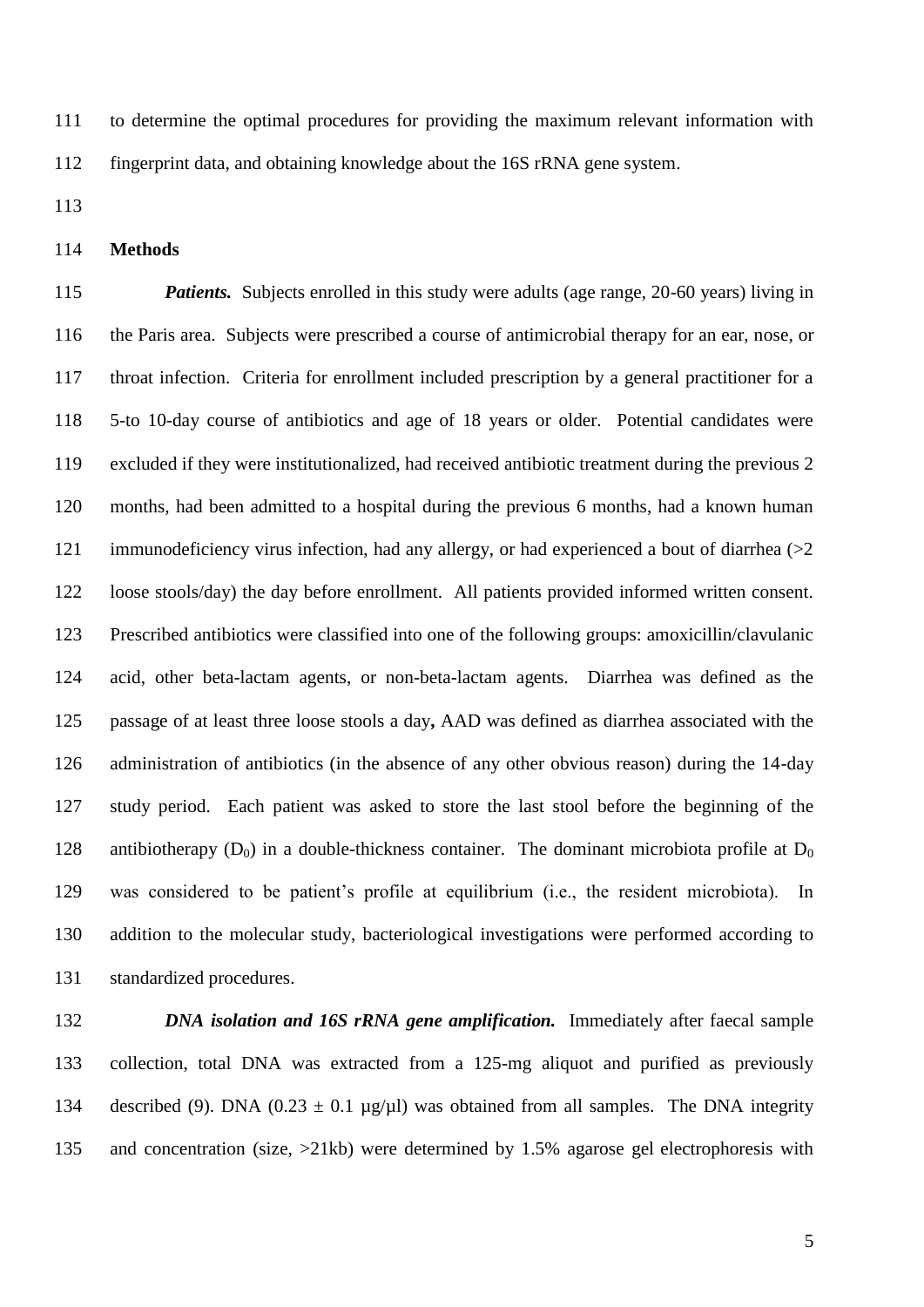ethidium bromide. Isolated DNA was subsequently used as a template to amplify the V6 to V8 regions of the bacterial 16S rRNA gene with primers U968-GC and L1401 (32). Contamination and amplification controls were performed at each steps as previously described (9).

 *TTGE analysis of PCR amplicons*. The Dcode universal mutation detection system (Bio-Rad, Paris, France) was used for sequence-specific separation of PCR products as previously described. After electrophoresis, the gel was stained and analyzed using Quantity One software of the Gel Doc 2000 gel documentation system (Bio-Rad, Paris, France).

 *TTGE gel analysis.* Each grey band of the TTGE gels was considered an amplicon of the 16S rRNA gene. To simplify analysis, we used zones of the electrophoretic gels to describe the migration distances representing individual 16S rRNA genes. TTGE profiles were compared by using Gel Compare II software (Applied-Maths, Sint-Martens–Latem, Belgium). The analysis took into account the number of bands, their positions on the gel, and their intensities. Gray intensities were then recorded along a densitogram, with each band given rise to a distinct peak. Thus each electrophoresis pattern was represented by a curve defined as grey intensity = function (normalized migration distance). A marker consisting of a mixture of PCR amplicons (seven cloned 16S rRNA genes from different bacterial species) was used to normalize the profiles as previously described (9). Similarity coefficients (Pearson correlation method) were calculated for each profile, yielding a similarity matrix. A dendrogram was constructed from this matrix using the UPGMA algorithm (unweighted pair group method using arithmetic averages)*.* 

157 **Data collection.** The acquired data from all  $D_0$  electrophoresis gels were collected as 147 retention times that resulted from digitizing each electrophoresis at equal distance intervals. Each patient was also characterized by qualitative features related to age, sex,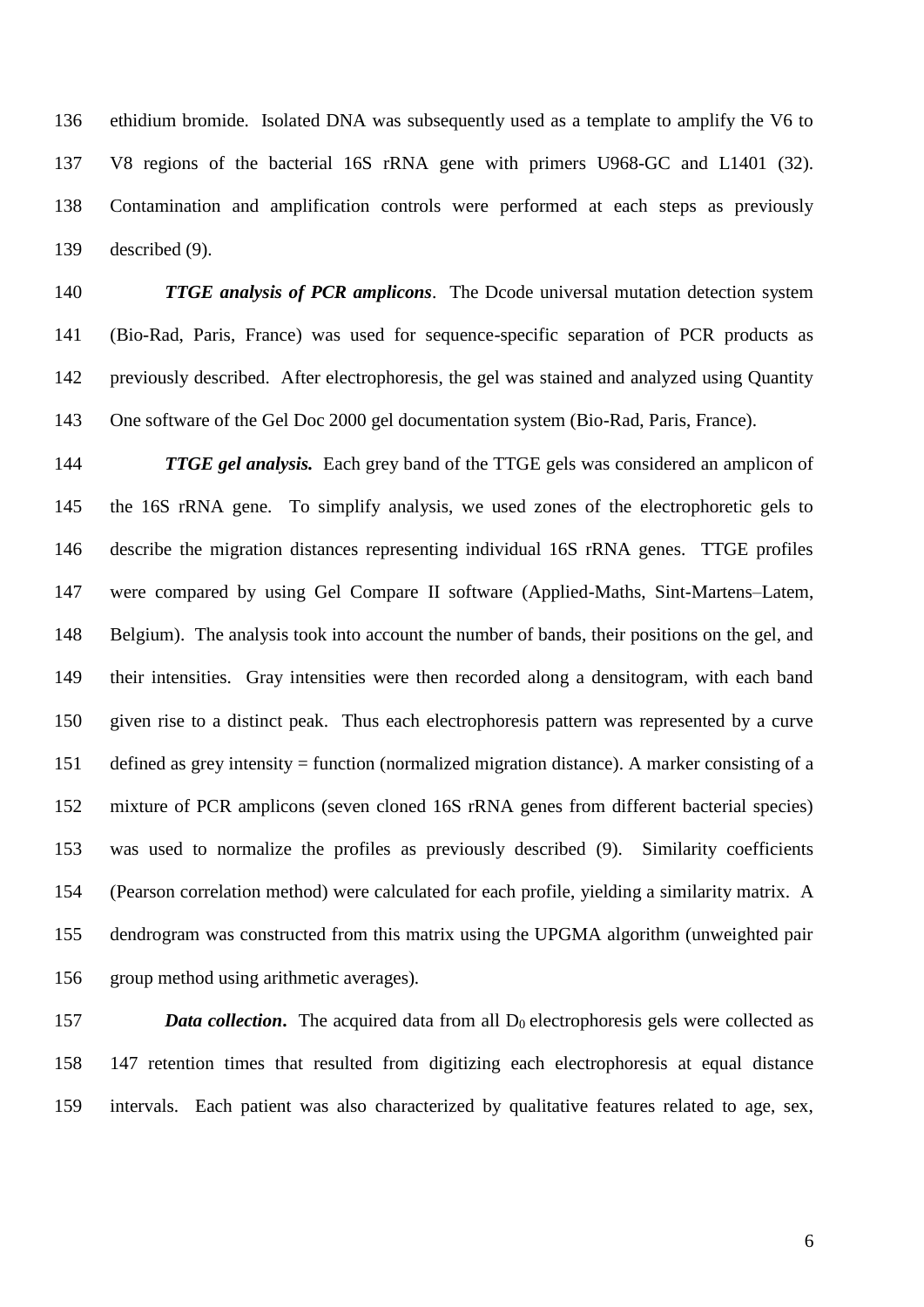therapy and the eventual presence of AAD. The ages were recoded into seven classes (from ages 20-29 to 80-89). AAD was represented by two groups (absence or presence).

#### *Multivariable data-analysis*

 Two analyses of the data has been carried out in order to detect retentions times predictive of the AAD: ANOVA which compare the mean values at each retention times between the two groups, and discriminant analysis which allows to detect the more important retention times to predict AAD.

 *Analysis of variances.* Each of the 147 retention times was explained by a four-way analysis of variance (ANOVA) including age, sex, therapy and AAD as independent variables. The aim of these analysis was to detect the retention times where there was significant differences between the two groups of patients (absence or presence of AAD), by adjusting the analysis on clinical variables (age, sex and therapy).

 In order to take into account the multiplicity of the tests, the F statistics associated to absence/presence of AAD of the ANOVA were compared to the value obtained with the following process: 10000 simulated datasets were generated by using the observed retention times and by simulating the factors age, sex, therapy and presence/absence of AAD with the same distributions than these ones observed in the sample independently of the retention times. The retained threshold for the F statistics (referenced as threshold F value) was the value of the F where 5% of the simulated datasets were above. This threshold corresponds to the 5% significant level obtained by chance. Only the retention times where the corresponding F values are above this threshold are retained as significantly predictive of the AAD.

 *Discriminant analysis*. A discriminant analysis was carried out in order to detect retention times which allow predicting the AAD for the patients. Forward selection of the retention times was realized: At each step, the retention time which allows improving the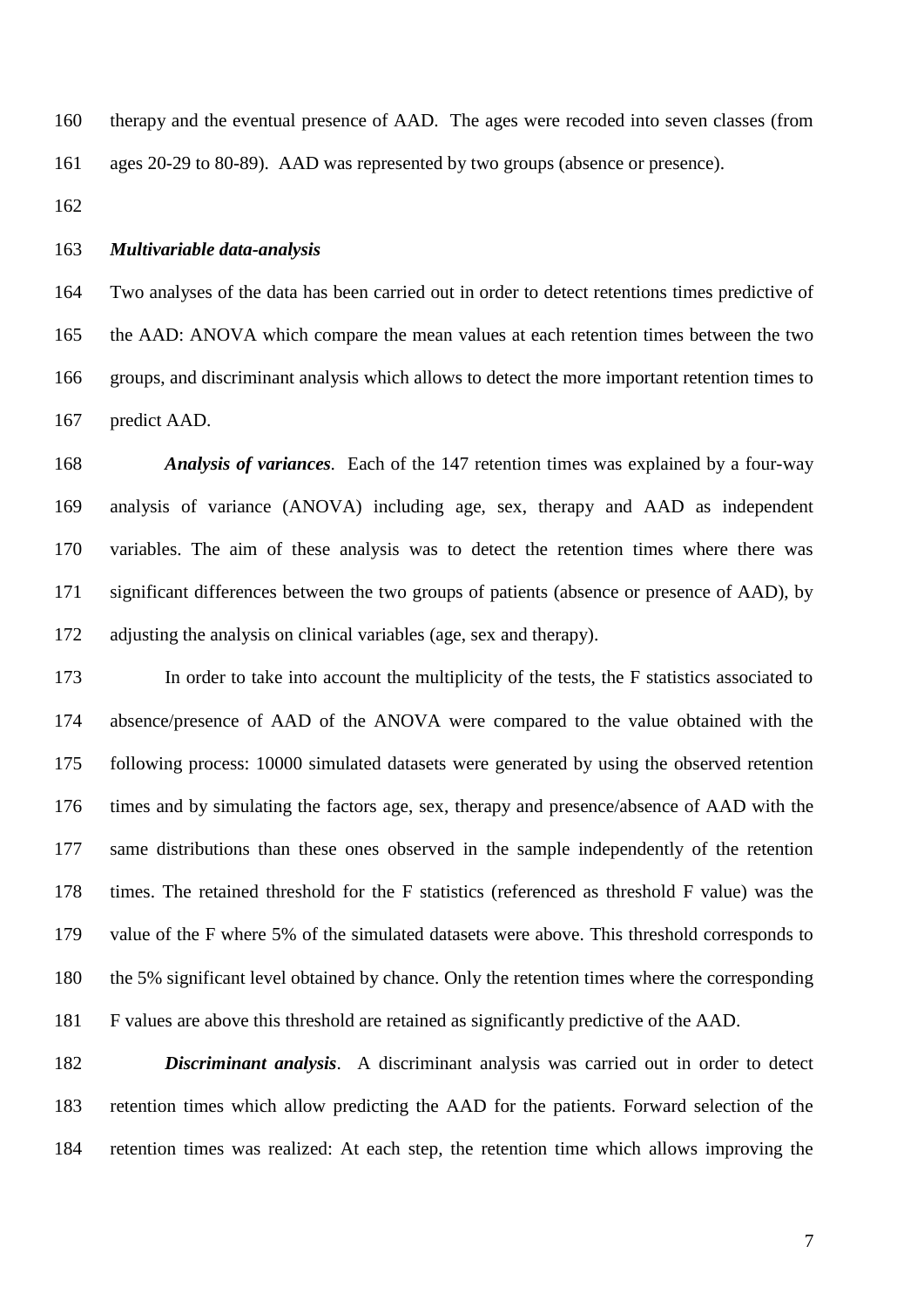more the clustering of the patients in the two groups (correct clustering between absence/presence of AAD) is introduced in the analysis, until there is no more possible improvement of the clustering.

#### **Results**

 Among the 156 patients included in the study, 44 developed an AAD. None of the 44 patients with diarrhea had stool culture positive for the tested intestinal pathogens *Salmonella* spp., *Shigella* spp., *Campylobacter* spp. and *Yersinia* spp.); however, six patients acquired *Clostridium difficile*.

 *TTGE gel analysis*. From DNA extracted from D0 stool samples (before antibiotherapy) 156 TTGE profiles were analyzed. The banding pattern was complex in all cases (Figure 1), the number of bands ranged from 10 to 20. The dendrogram analysis (unweighted pair group method with arithmetic mean (UPGMA) dendrogram not presented here) showed that the TTGE profiles did not cluster according to the onset of AAD. These results corroborate that, for each individual, microbial diversity and composition are specific traits (20). Thus, the need for extra complex analyses is pointed out in order to find any grouping within the microbiota profiles, before treatment.

 *Multivariable data-analysis:* Using multivariate data analysis techniques to determine 204 potential causal factors for AAD, we found that only  $D_0$  microbiota profiles were strongly correlated with AAD. In this study, other factors (age, sex, and class of antibiotic) were not relevant, thus we focused on the intestinal bacterial 16S rRNA genes: each TTGE profile was converted into a curve, then digitized and further analysed to convert 16S rRNA genes to numerical data (see complementary material). We applied advanced multivariate analysis to confirm any predictive signature of the intestinal microbiota.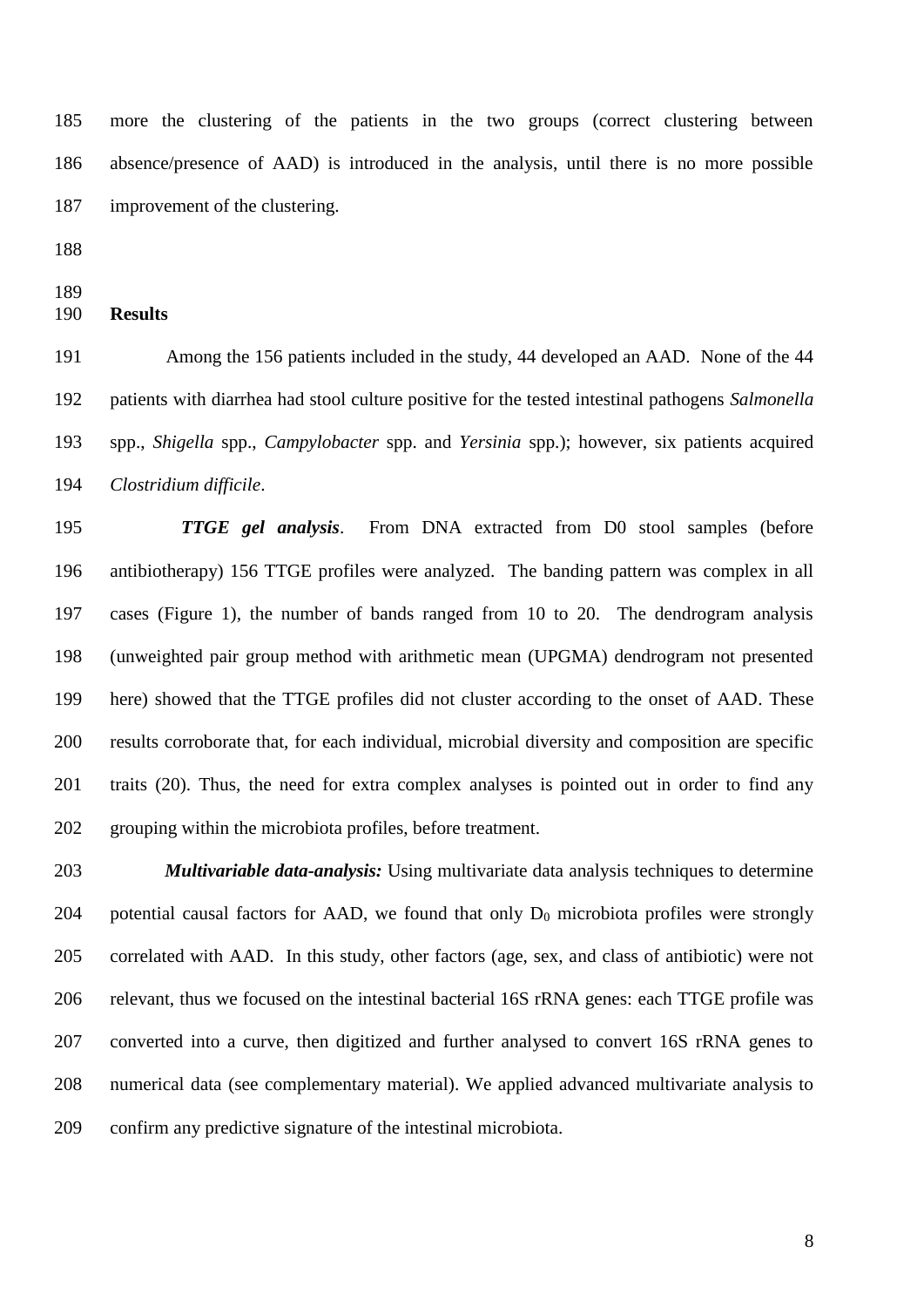*Variance analysis*. Figure 2 shows the *F-* value of ANOVA carried out independently at each 211 data point of each electrophoresis at  $D_0$ . The studied factor was the presence/absence of AAD after antibiotherapy. Six electrophoresis migration distance values were found exceed the threshold *F*-value: (A) 58, (B) 70, (C) 174, (D) 321, (E) 358 and (F) 399. Figure 3 shows the mean electrophoresis migration patterns associated with the absence and presence of AAD: significant regions are emphasized using a grey color. Zones A and F are correlated to the microbiota of patients with AAD, and zones B, C, D, and E are correlated to the microbiota of patients without AAD.

 *Discriminant analysis.* Six retention times explaining the absence/presence of AAD have been selected by the forward selection of the variables for the discriminant analysis (FLDA). These 6 variables allow clustering 142 among the 156 patients (91%) in the correct group.

 *Individual risk prediction of AAD from resident intestinal microbiota.* Figure 4 demonstrates the degree of agreement between ANOVA and FLDA. Four of the first six variables selected by the discriminant analysis were also identified by ANOVA, producing distinct profiles for AAD and no AAD. The risk prediction for any new case of AAD could be calculated from its intestinal microbiota gene fingerprinting with an error of 2% in the case of AAD (1/44) and 11% (12/112) in the case of no AAD.

#### **Discussion**

 Predicting and controlling the effects of a heterogeneous bacteria population is a highly challenging task with many biological and clinical applications. To study this question, we evaluated relationships between intestinal bacterial 16S rRNA genes and AAD, which is a growing health concern. Why some patients develop AAD while others do not is a recurrent and unresolved question. This paper describes for the first time a computational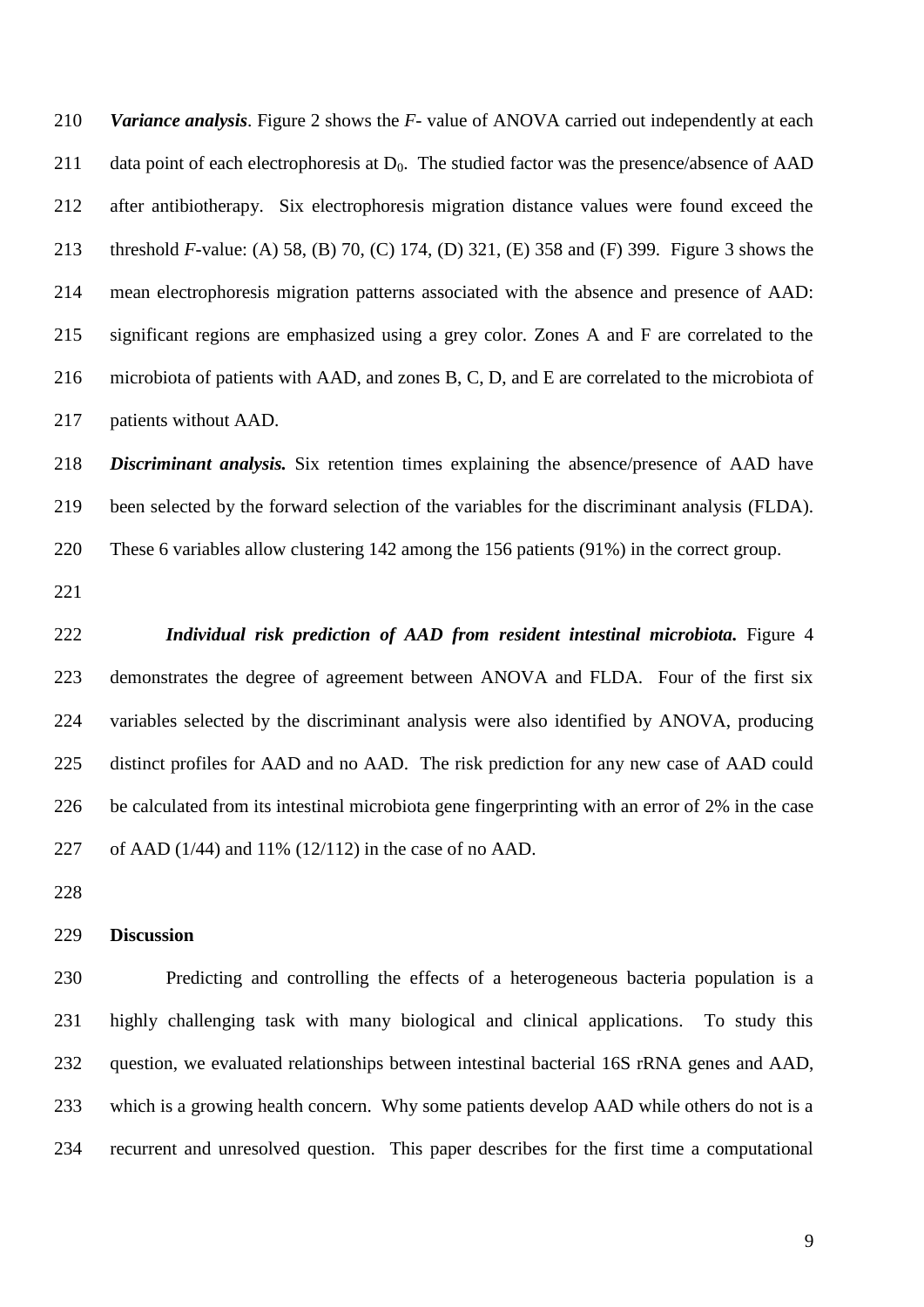approach that accurately predicts the relationship between the resident microbiota and the risk for developing AAD.

The important findings of this study are as follows:

 i.) Among the studied patient variables (antibiotherapy, age, sex, bacterial 16S rRNA genes), only the pre-antibiotic resident faecal bacterial 16S rRNA genes were found to be correlated to AAD.

 ii.) Among the bacterial 16S rRNA genes studied, one group was found to be crucial for the predisposition for AAD. This group is composed of eight specific electrophoretic distances, thus eight specific set of genes, classified from most important to least important: all eight were required for the development of diarrhea.

 iii.) Risk factors could be calculated; AAD could be predicted from the resident intestinal bacterial 16S rRNA gene analysis with an error of 2%, and no AAD with an error of 11%.

 These observations are based on the investigation of the dominant faecal bacterial populations before any antibiotherapy, by fingerprinting techniques applied to samples from a cohort of outpatients treated by antibiotherapy for ear, nose and throat infections (non invasive sampling). Those conclusions are valid within the context of the study, but do not account for variation outside the dataset.

 The strengths of this study include the uniqueness of this type of analysis on bacterial genes from the resident faecal microbiota. It is based on a comprehensive causal model that describes the relationships among numerous risk factors for AAD. The weakness of this study is the lack of phylogenetic analysis; the study does not provide information regarding the specific microorganisms involved in AAD risk. Our aim was to determine the presence of risk factors for AAD among the 16S rRNA genes. The 16S rRNA gene is an ~1500 base pair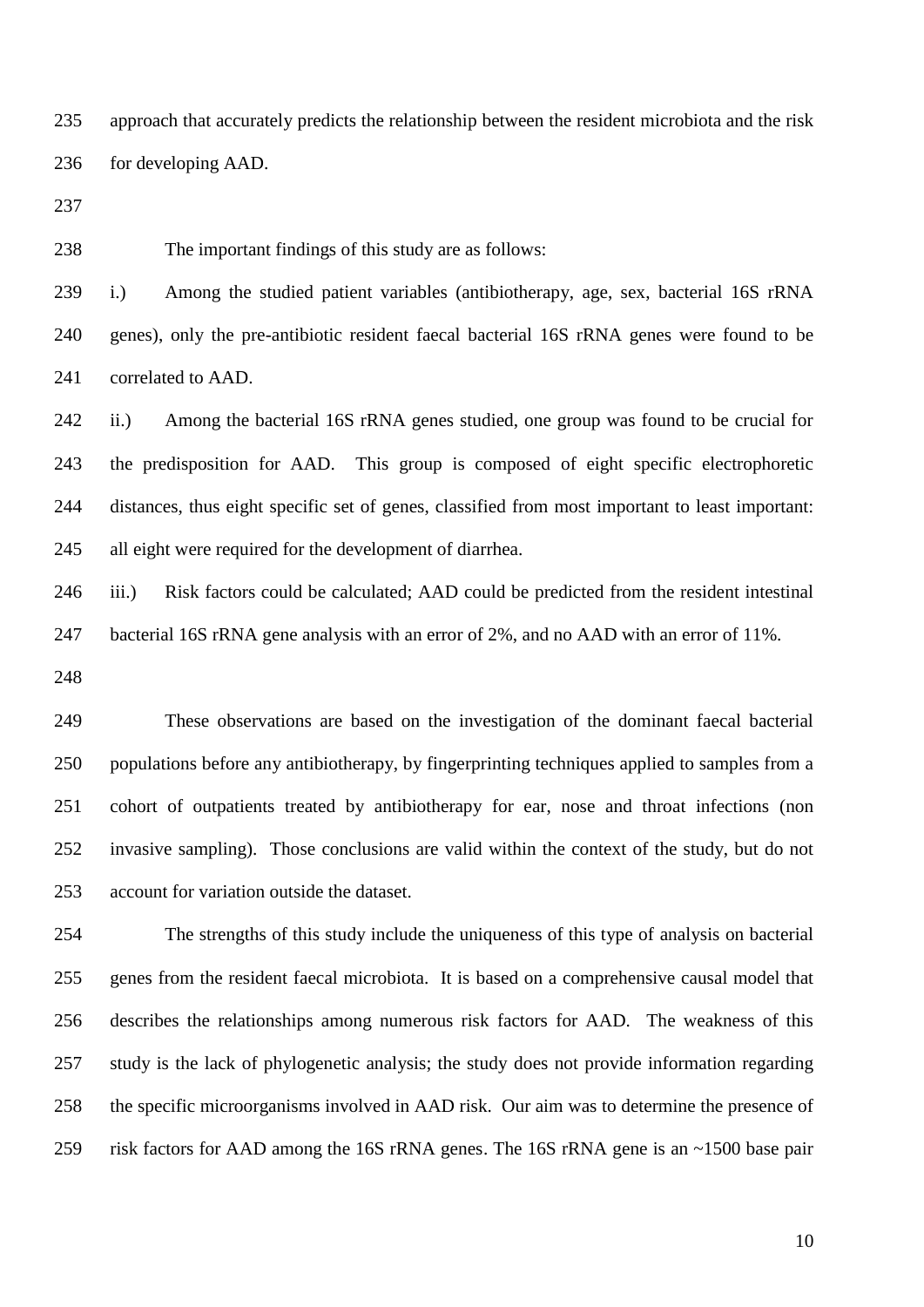gene that codes for a portion of the 30S ribosome. Partial (500-base pair) 16S rRNA gene sequencing has emerged as an accurate method to identify a wide variety of bacteria and has been successfully implemented in clinical laboratories (24, 25). A major limitation of the 16S rRNA gene sequencing, though, is its inability to discriminate among all bacterial taxa. In that case alternative gene targets can provide better separation of closely related species (e.g. *rpoB* gene) (18) . However, in this work, the aim was not to identify bacteria, although it looks rather frustrating not to. Ultimately, the goal is to associate differences in communities with differences in metabolic function and/or disease (AAD). Thus these work and the results explain here, stand as one first step toward it. Therefore, the findings of this study are being used for further work on the impact of the resident microbiota. Then, in-depth phylogenetic analysis of the microbiota will be needed and preventing strategies developed.

 We started with the assumption of a predictive signature of the microbiota. The statistical analysis shows significant differences in the migration patterns between the two groups (absence/presence of AAD). Moreover, this analysis shows that the AAD can be correctly predicted with data based exclusively on migration distances. As a consequence, it can be conclude that the nature of the microbiota before antibiotherapy may play a role in AAD.

 The variance analysis identified six significant zones (A to F); the discriminant analysis also identified six significant regions (1 to 6) in order of decreasing importance, all of which are required for prediction. Interestingly, only four zones were common between the two analyses (B to 4, C to 2, E to 6 and F to 1). Further, if an intestinal microbiota 16S rRNA gene profile shows the six zones indicating no AAD and does not show the two zones indicating AAD, it can be assumed that the patient is not likely to develop AAD. One potentially confusing aspect of this study is that we speak of numerical data, so we describe risk in terms of "zones", that is to say, electrophoretic distances representing the16S rRNA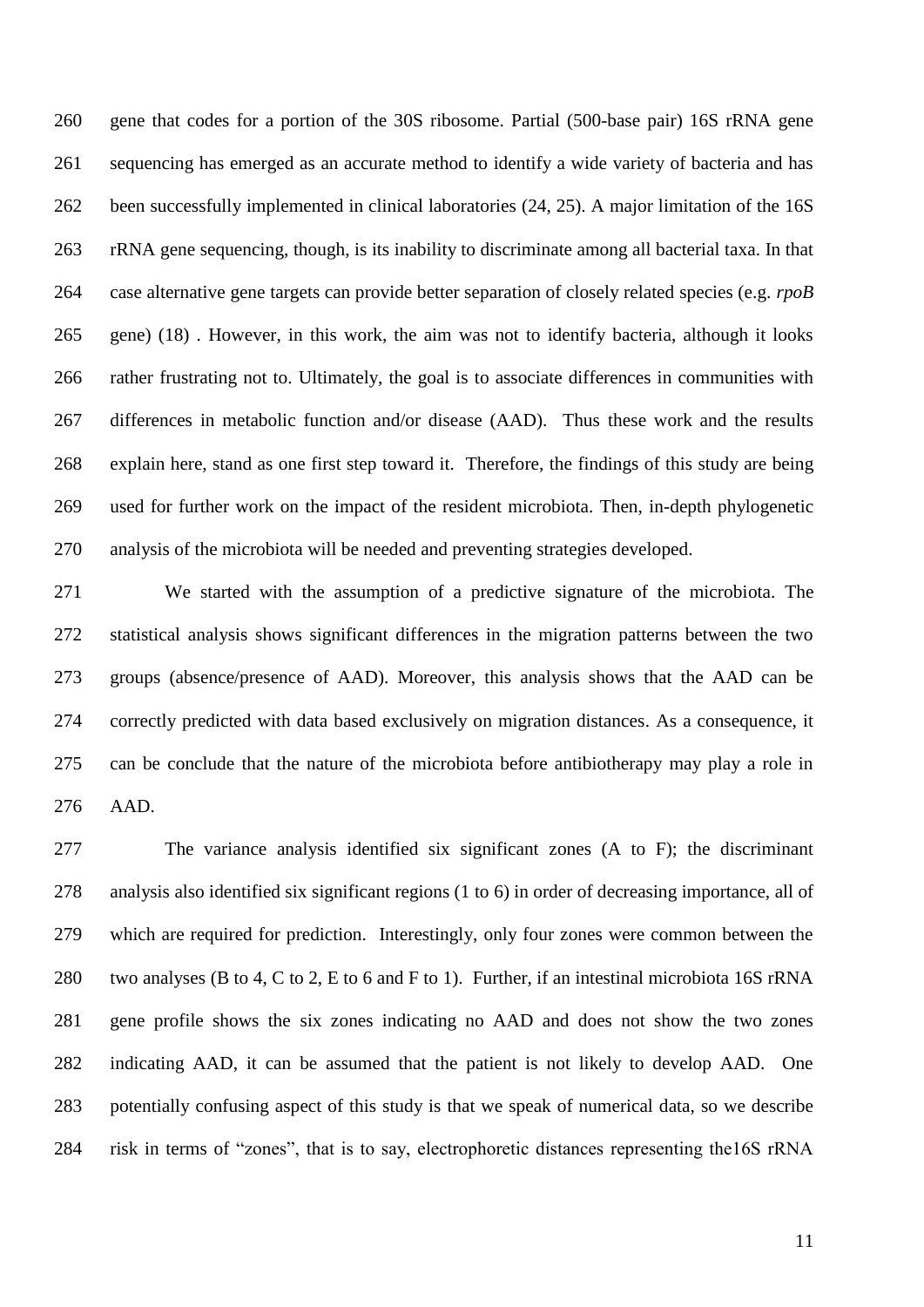genes. The next area of study will be to determine to which extend they are associated to phylogenetic species.

 Fingerprinting techniques such as TTGE are powerful analysis tools for detecting biomedically relevant markers such as nucleic acids and proteins and ultimately diseases or disease progression that can alter the structure of biological systems like intestinal microbiota. Multivariate data-analysis techniques are essential to manipulate and interpret these enormous amounts of data, and appropriately address the inherent complexity of data derived from biomedical samples. In addition, different multivariate algorithms must be tested to determine the most suitable method(s) for establishing reliable, robust, and accurate classification or regression models, while minimizing false-positive and false-negative results. Nonetheless, multivariate data-analysis techniques should be used cautiously, as a complement to optimized diagnostic techniques that already provide relevant information. Specifically, useful information obtained by fingerprinting techniques like TTGE (i.e., bacterial diversity) increases with a priori knowledge of the samples and the individual (age group, treatment), which enhances the accuracy and reliability of classification and regression techniques based on pattern recognition. It is noteworthy that our study, neither age groups nor antibiotic treatments were important indicators of AAD.

 In conclusion, we are aware of the limitations of relatively small number of patients used in this study, the complex structure of the data, and the need for verification of our findings. The broad application spectrum of sequence-dependent fingerprinting techniques in the field of intestinal microbiology has been largely examined. It ranges from primary assessments of the bacterial complexity and diversity of intestinal community structures to the monitoring of compositional changes at different population levels upon dietary or therapeutic intervention (14) . In this model, causal modeling was based on current TTGE gel analysis and thus has the same limitations of any genetic analysis using biomolecular engineering (e.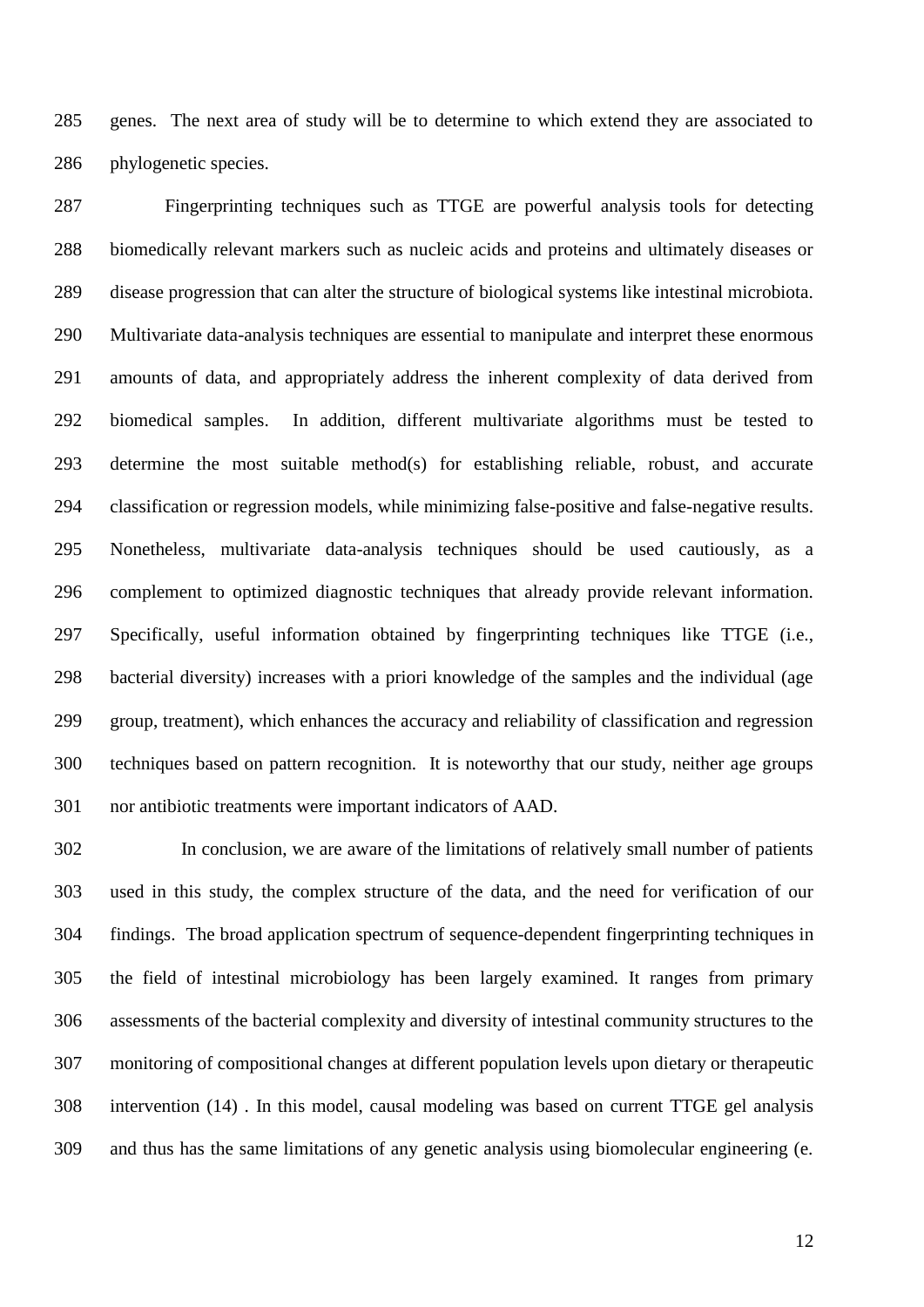| 310 | g. DNA extraction, amplification). Therefore, it is possible that not all possible confounders |
|-----|------------------------------------------------------------------------------------------------|
| 311 | are represented in the models, and some factors that are designated as no confounders might    |
| 312 | actually be so. Additional population-based studies with multivariable analyses structured on  |
| 313 | causal models are required to confirm the findings of this study. In addition, this study was  |
| 314 | primarily a hypothesis-generating study of resident microbiota genes, which utilized ever-     |
| 315 | improving molecular techniques and analyses, and demonstrates that important part of risk      |
| 316 | factors for AAD can be found within the individual microbiome. As such, it offers new          |
| 317 | perspectives for clinical applications at the level of prevention.                             |
| 318 |                                                                                                |
| 319 |                                                                                                |
| 320 |                                                                                                |
| 321 |                                                                                                |
| 322 |                                                                                                |
| 323 |                                                                                                |
| 324 | <b>Acknowledgments:</b>                                                                        |
| 325 | We thank Dr Bertrand D. from INRA, Unité de Sensometrie-Chimiometrie (Nantes, France)          |
| 326 | for his assistance in this investigation.                                                      |
| 327 | Financial support: Biocodex, Inc.                                                              |
| 328 | Potential conflicts of interest: The authors declare no conflict of interest                   |
| 329 |                                                                                                |
| 330 |                                                                                                |
| 331 |                                                                                                |
| 332 |                                                                                                |
| 333 |                                                                                                |
| 334 |                                                                                                |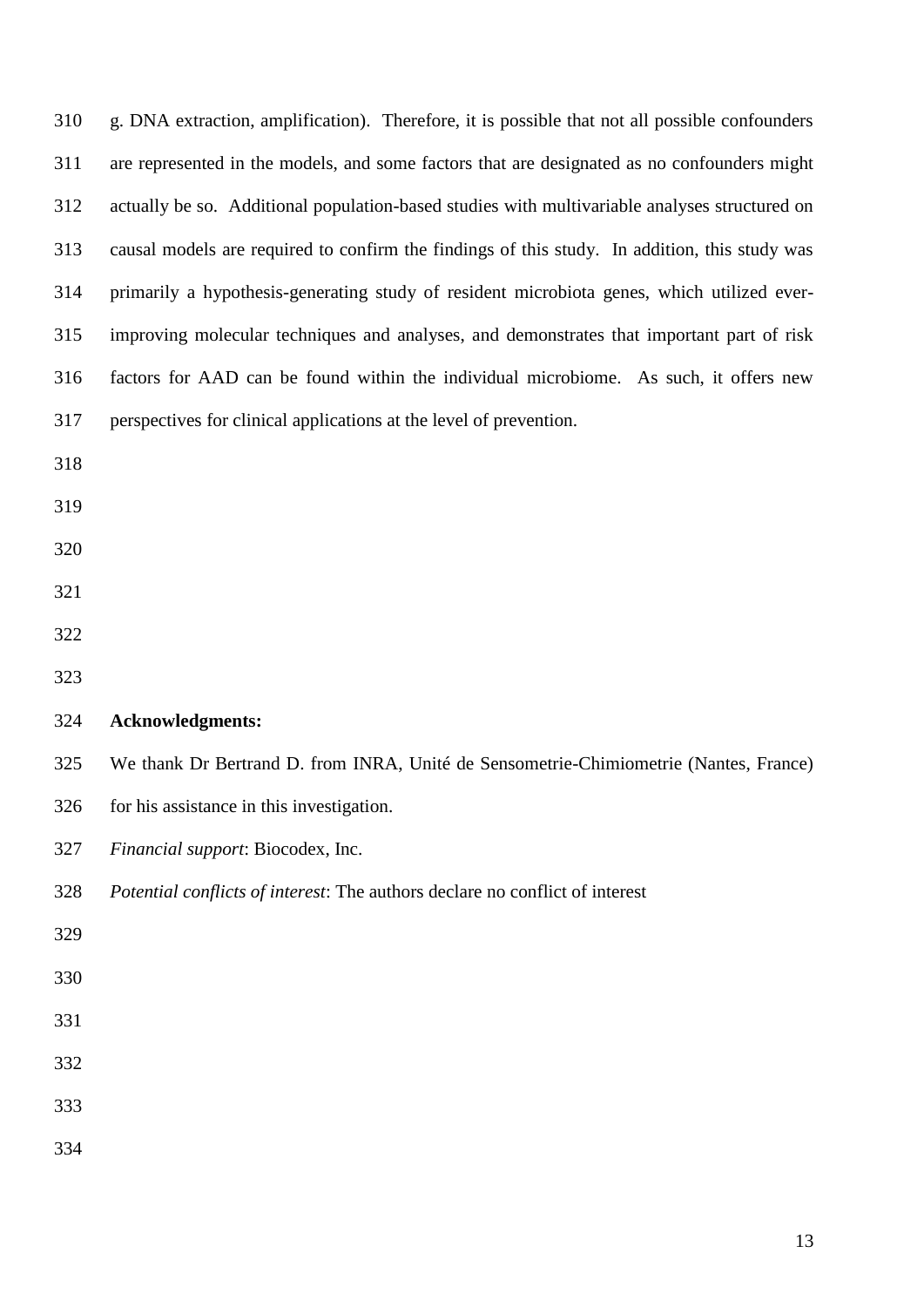#### **References**

- 1. **Arbuckle, R. B., S. L. Huber, and C. Zacker.** 2000. The consequences 337 of diarrhea occurring during chemotherapy for colorectal cancer: a<br>338 retrospective study. Oncologist  $5:250-9$ . 338 retrospective study. Oncologist 5:250-9.<br>339 2. **Bartlett, J. G.** 2002. Clinical pra
- 2. **Bartlett, J. G.** 2002. Clinical practice. Antibiotic-associated diarrhea. N Engl J Med **346:**334-9.
- 3. **Bartlett, J. G.** 2002. Clostridium difficile-associated Enteric Disease. Curr Infect Dis Rep **4:**477-483.
- 4. **Beaugerie, L., A. Flahault, F. Barbut, P. Atlan, V. Lalande, P. Cousin, M. Cadilhac, and J. C. Petit.** 2003. Antibiotic-associated 345 diarrhoea and Clostridium difficile in the community. Aliment 346 harmacol Ther 17:905-12. Pharmacol Ther **17:**905-12.
- 5. **Blakelock, R. T., and S. W. Beasley.** 2003. Infection and the gut. Semin Pediatr Surg **12:**265-74.
- 6. **Bosshard, P. P., S. Abels, R. Zbinden, E. C. Bottger, and M. Altwegg.** 2003. Ribosomal DNA sequencing for identification of aerobic gram-351 positive rods in the clinical laboratory (an 18-month evaluation). J<br>352 Clin Microbiol 41:4134-40. Clin Microbiol **41:**4134-40.
- 7. **Collier, C. T., C. L. Hofacre, A. M. Payne, D. B. Anderson, P. Kaiser, R. I. Mackie, and H. R. Gaskins.** 2008. Coccidia-induced mucogenesis promotes the onset of necrotic enteritis by supporting Clostridium perfringens growth. Vet Immunol Immunopathol **122:**104-15.
- 8. **De La Cochetiere, M. F., T. Durand, V. Lalande, J. C. Petit, G. Potel, and L. Beaugerie.** 2008. Effect of Antibiotic Therapy on Human 359 Fecal Microbiota and the Relation to the Development of Clostridium<br>360 difficile. Microb Ecol. 360 difficile. Microb Ecol.<br>361 9. De La Cochetiere, M. F
- 9. **De La Cochetiere, M. F., H. Piloquet, C. des Robert, D. Darmaun, J. P. Galmiche, and J. C. Roze.** 2004. Early intestinal bacterial 363 colonization and necrotizing enterocolitis in premature infants: the 364 putative role of Clostridium. Pediatr Res 56:366-70. putative role of Clostridium. Pediatr Res **56:**366-70.
- 10. **Dethlefsen, L., S. Huse, M. L. Sogin, and D. A. Relman.** 2008. The 366 pervasive effects of an antibiotic on the human gut microbiota, as revealed by deep 16S rRNA sequencing. PLoS Biol 6:e280. revealed by deep 16S rRNA sequencing. PLoS Biol **6:**e280.
- 11. **Eckburg, P. B., E. M. Bik, C. N. Bernstein, E. Purdom, L. Dethlefsen, M. Sargent, S. R. Gill, K. E. Nelson, and D. A. Relman.** 2005. Diversity of the human intestinal microbial flora. Science **308:**1635-  $\frac{371}{372}$  12. Ho
- 12. **Hooper, L. V., M. H. Wong, A. Thelin, L. Hansson, P. G. Falk, and J. I. Gordon.** 2001. Molecular analysis of commensal host-microbial 374 relationships in the intestine. Science 291:881-4.<br>375 13. **Hrncir, T., R. Stepankova, H. Kozakova, T.**
- 13. **Hrncir, T., R. Stepankova, H. Kozakova, T. Hudcovic, and H. Tlaskalova-Hogenova.** 2008. Gut microbiota and lipopolysaccharide content of the diet influence development of regulatory T cells: studies in germ-free mice. BMC Immunol **9:**65.
- 14. **Huys, G., T. Vanhoutte, and P. Vandamme.** 2008. Application of 380 sequence-dependent electrophoresis fingerprinting in exploring<br>381 biodiversity and population-dynamics of human-intestinal-microbiota: 381 biodiversity and population dynamics of human intestinal microbiota:<br>382 what can be revealed? Interdiscip Perspect Infect Dis 2008:597603. what can be revealed? Interdiscip Perspect Infect Dis **2008:**597603.
- 15. **Iapichino, G., M. L. Callegari, S. Marzorati, M. Cigada, D. Corbella, S. Ferrari, and L. Morelli.** 2008. Impact of antibiotics on the gut microbiota of critically ill patients. J Med Microbiol **57:**1007-14.
- 16. **Janda, J. M., and S. L. Abbott.** 2007. 16S rRNA gene sequencing for 387 bacterial identification in the diagnostic laboratory: pluses,<br>388 perils, and pitfalls. J Clin Microbiol  $45:2761-4$ . perils, and pitfalls. J Clin Microbiol **45:**2761-4.
- 17. **Johnston, B. C., A. L. Supina, M. Ospina, and S. Vohra.** 2007. 390 Probiotics for the prevention of pediatric antibiotic-associated<br>391 diarrhea. Cochrane Database Syst Rev:CD004827. diarrhea. Cochrane Database Syst Rev**:**CD004827.
- 18. **La Scola, B., V. A. Gundi, A. Khamis, and D. Raoult.** 2006. Sequencing 393 of the rpoB gene and flanking spacers for molecular identification of Acinetobacter species. J Clin Microbiol  $44:827-32$ . Acinetobacter species. J Clin Microbiol **44:**827-32.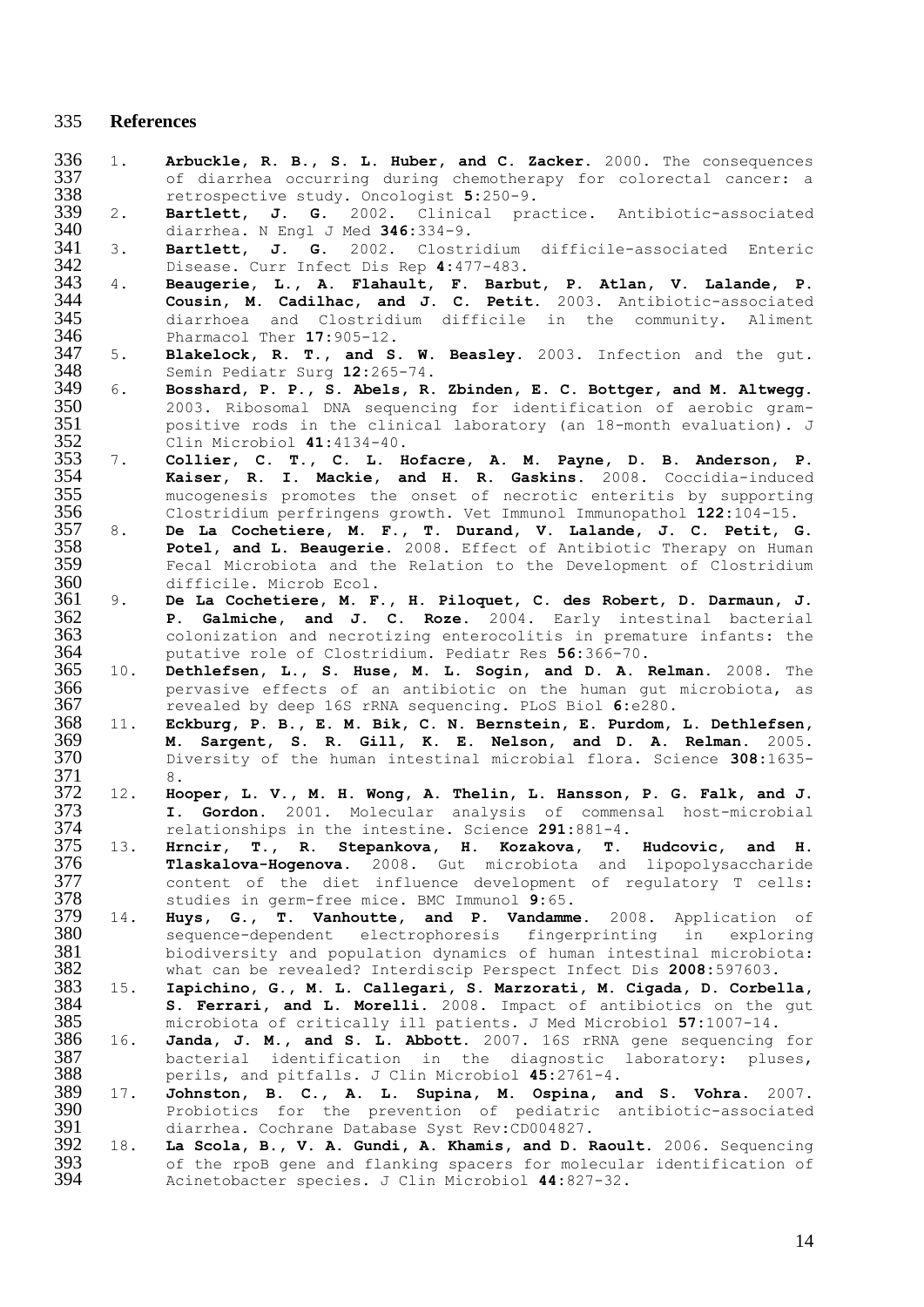- 19. **Lepage, P., P. Seksik, M. Sutren, M. F. de la Cochetiere, R. Jian, P. Marteau, and J. Dore.** 2005. Biodiversity of the mucosa-associated microbiota is stable along the distal digestive tract in healthy  $398$  individuals and patients with IBD. Inflamm Bowel Dis  $11:473-80$ . individuals and patients with IBD. Inflamm Bowel Dis **11:**473-80.
- 20. **Manichanh, C., E. Varela, C. Martinez, M. Antolin, M. Llopis, J. Dore, J. Giralt, F. Guarner, and J. R. Malagelada.** 2008. The gut microbiota predispose to the pathophysiology of acute  $402$  postradiotherany diarrhea. Am J Gastroenterol  $103:1754-61$ . postradiotherapy diarrhea. Am J Gastroenterol **103:**1754-61.
- 21. **Martens, H., S. R. Veflingstad, E. Plahte, M. Martens, D. Bertrand, and S. W. Omholt.** 2009. The genotype-phenotype relationship in 405 multicellular pattern-generating models - the neglected role of pattern descriptors. BMC Syst Biol 3:87. pattern descriptors. BMC Syst Biol **3:**87.
- 22. **McFarland, L. V.** 2008. Antibiotic-associated diarrhea: epidemiology, trends and treatment. Future Microbiol **3:**563-78.
- 23. **Seksik, P., P. Lepage, M. F. de la Cochetiere, A. Bourreille, M. Sutren, J. P. Galmiche, J. Dore, and P. Marteau.** 2005. Search for decalized dysbiosis in Crohn's disease ulcerations by temporal<br>412 12 1 temperature gradient gel electrophoresis of 16S rRNA. J Clin 412 temperature gradient gel electrophoresis of 16S rRNA. J Clin<br>413 Microbiol 43:4654-8. Microbiol **43:**4654-8.
- 24. **Simmon, K. E., A. C. Croft, and C. A. Petti.** 2006. Application of SmartGene IDNS software to partial 16S rRNA gene sequences for a diverse group of bacteria in a clinical laboratory. J Clin Microbiol 417 **44:**4400-6.<br>418 25. **Simmon, K.**
- 25. **Simmon, K. E., S. Mirrett, L. B. Reller, and C. A. Petti.** 2008. Genotypic diversity of anaerobic isolates from bloodstream infections. J Clin Microbiol **46:**1596-601.
- 26. **Stringer, A. M., R. J. Gibson, J. M. Bowen, D. M. Keefe, R. M. Logan, A. S. Yeoh, and J. Hamilton.** 2009. Chemotherapy-induced modifications 423 to gastrointestinal microflora: evidence and implications of change
- 423 to gastrointestinal microflora: evidence and implications of change<br>424 Gastrointestinal microflora and mucins may play a critical role in t 424 Gastrointestinal microflora and mucins may play a critical role in the<br>425 development of 5-Fluorouracil-induced gastrointestinal mucositis. 425 development of 5-Fluorouracil-induced gastrointestinal mucositis.<br>426 Curr Drug Metab 10:79-83. Curr Drug Metab **10:**79-83.
- 27. **Stringer, A. M., R. J. Gibson, J. M. Bowen, R. M. Logan, A. S. Yeoh, and D. M. Keefe.** 2007. Chemotherapy-induced mucositis: the role of 429 gastrointestinal microflora and mucins in the luminal environment. J<br>430 Support Oncol 5:259-67. Support Oncol **5:**259-67.
- 28. **Suau, A., R. Bonnet, M. Sutren, J. J. Godon, G. R. Gibson, M. D.**  432 **Collins, and J. Dore.** 1999. Direct analysis of genes encoding 16S<br>433 TRNA from complex communities reveals many novel molecular species 433 rRNA from complex communities reveals many novel molecular species<br>434 within the human gut. Appl Environ Microbiol 65:4799-807. within the human gut. Appl Environ Microbiol **65:**4799-807.
- 29. **Tannock, G. W.** 2001. Molecular assessment of intestinal microflora. 436 Am J Clin Nutr **73:**410S-414S.<br>437 30. **Tannock, G. W.** 2007. What i
- 30. **Tannock, G. W.** 2007. What immunologists should know about bacterial communities of the human bowel. Semin Immunol **19:**94-105.
- 31. **Wistrom, J., S. R. Norrby, E. B. Myhre, S. Eriksson, G. Granstrom, L. Lagergren, G. Englund, C. E. Nord, and B. Svenungsson.** 2001. Frequency of antibiotic-associated diarrhoea in 2462 antibiotic-442 treated hospitalized patients: a prospective study. J Antimicrob Chemother  $47:43-50$ . Chemother **47:**43-50.
- 32. **Zoetendal, E. G., A. D. Akkermans, and W. M. De Vos.** 1998. Temperature gradient gel electrophoresis analysis of 16S rRNA from human fecal samples reveals stable and host-specific communities of active bacteria. Appl Environ Microbiol **64:**3854-9.
- 
- 
-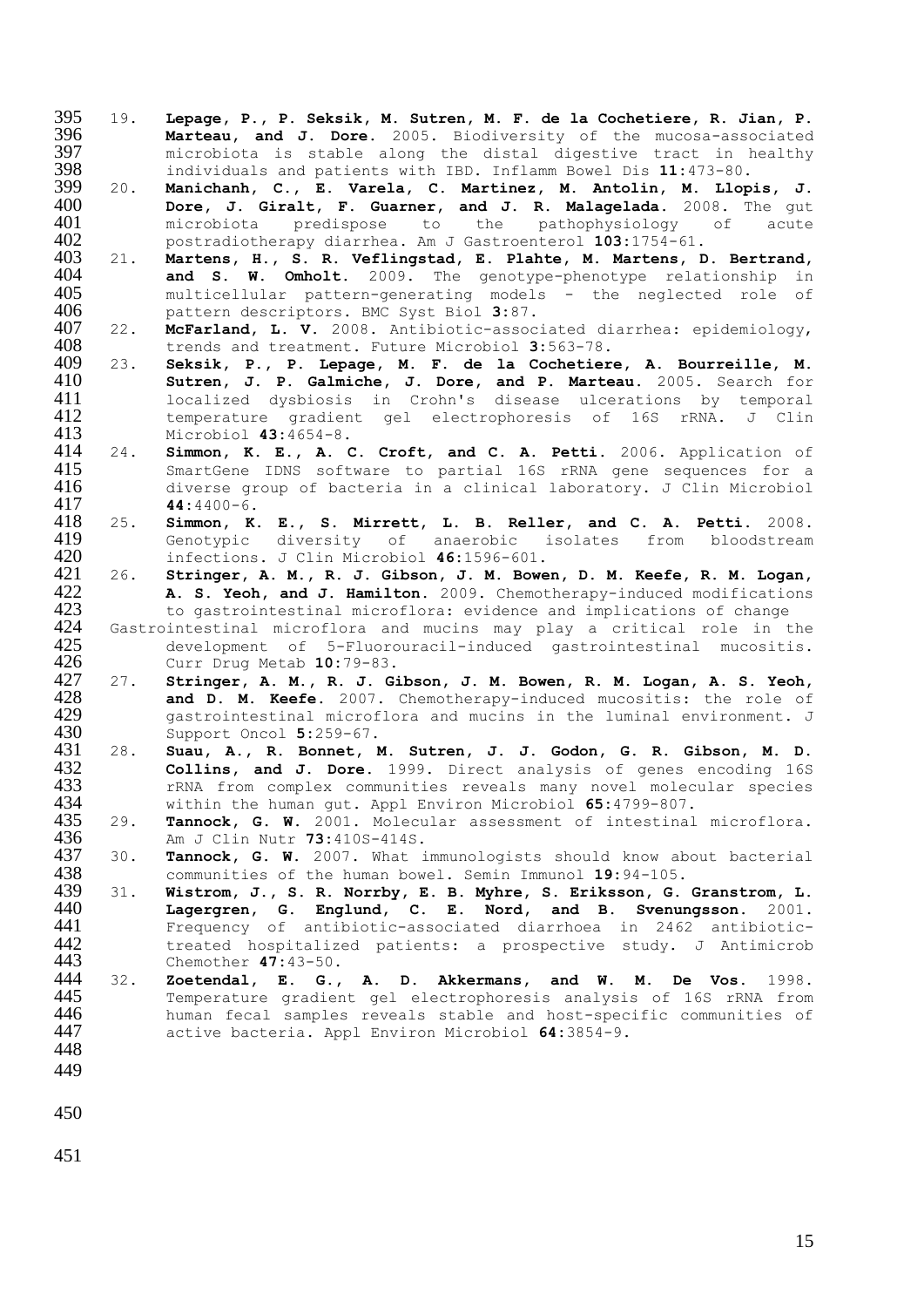#### **Figure legends**

 **Figure.1.** Representative TTGE gel image of faecal microbiota DNA before antibiotic treatment. M control marker DNA.

 **Figure.2. Analysis of Variance (ANOVA)**. Fisher *F*-values (AAD) are plotted against the migration distance. The Fisher *F* limit (threshold value) was obtained using randomisation procedures (see Methods). Six electrophoresis distances were found to exceed this threshold, and were thus considered significant.

 **Figure.3. Mean TTGE electrophoresis at D0.** The grey bars emphasize the regions detected by ANOVA tests. Solid line, pattern from patients with AAD; Dotted line, pattern from patients without ADD.

 **Figure.4. Comparison of ANOVA and discriminant analysis.** *Top :* regions detected by ANOVA (grey bars) *Bottom:* first six variables introduced in forward discriminant analysis (vertical lines). Vertical lines are numbered in order of introduction of the corresponding variable. Solid line, pattern from patients with AAD; Dotted line, pattern from patients without AAD.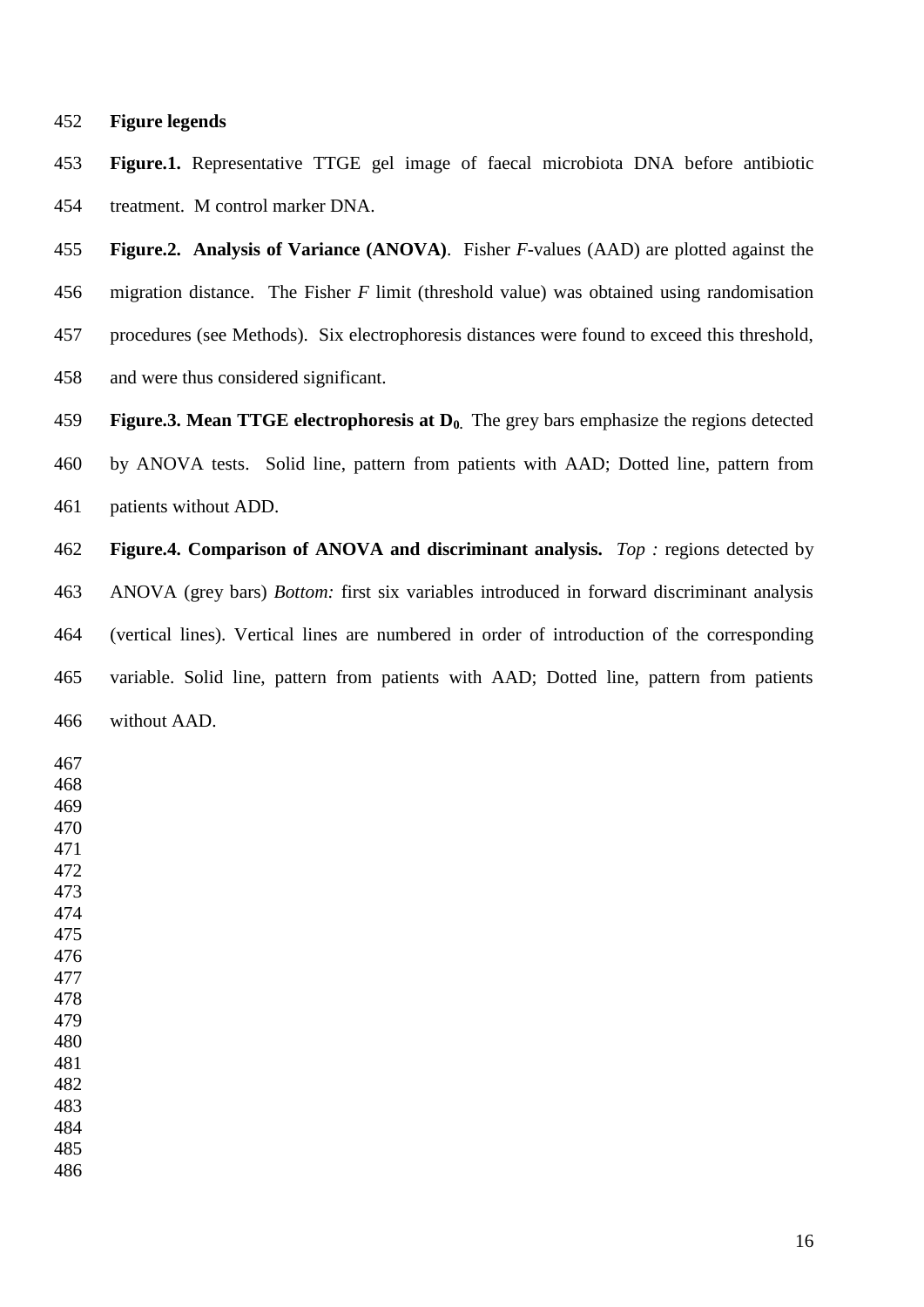#### **Pat 1 Pat 2Pat 3 M Pat 4 Pat 5 M Pat 6Pat 7Pat 8 Pat 9**



 

- 
- 
- 
- 
- 
- 

### **Figure 1**

- 
- 
- 
- 
- 
- 
- 
-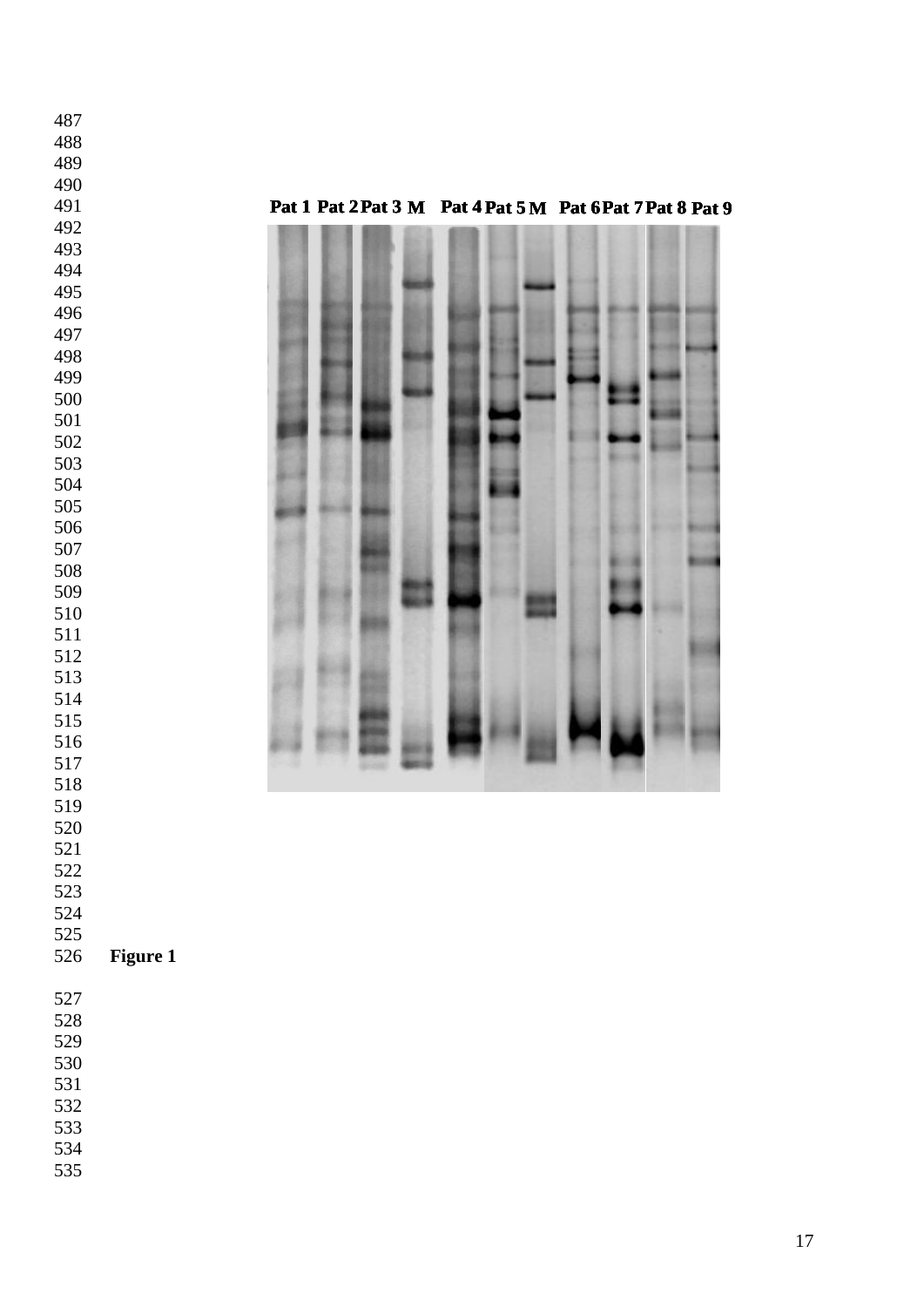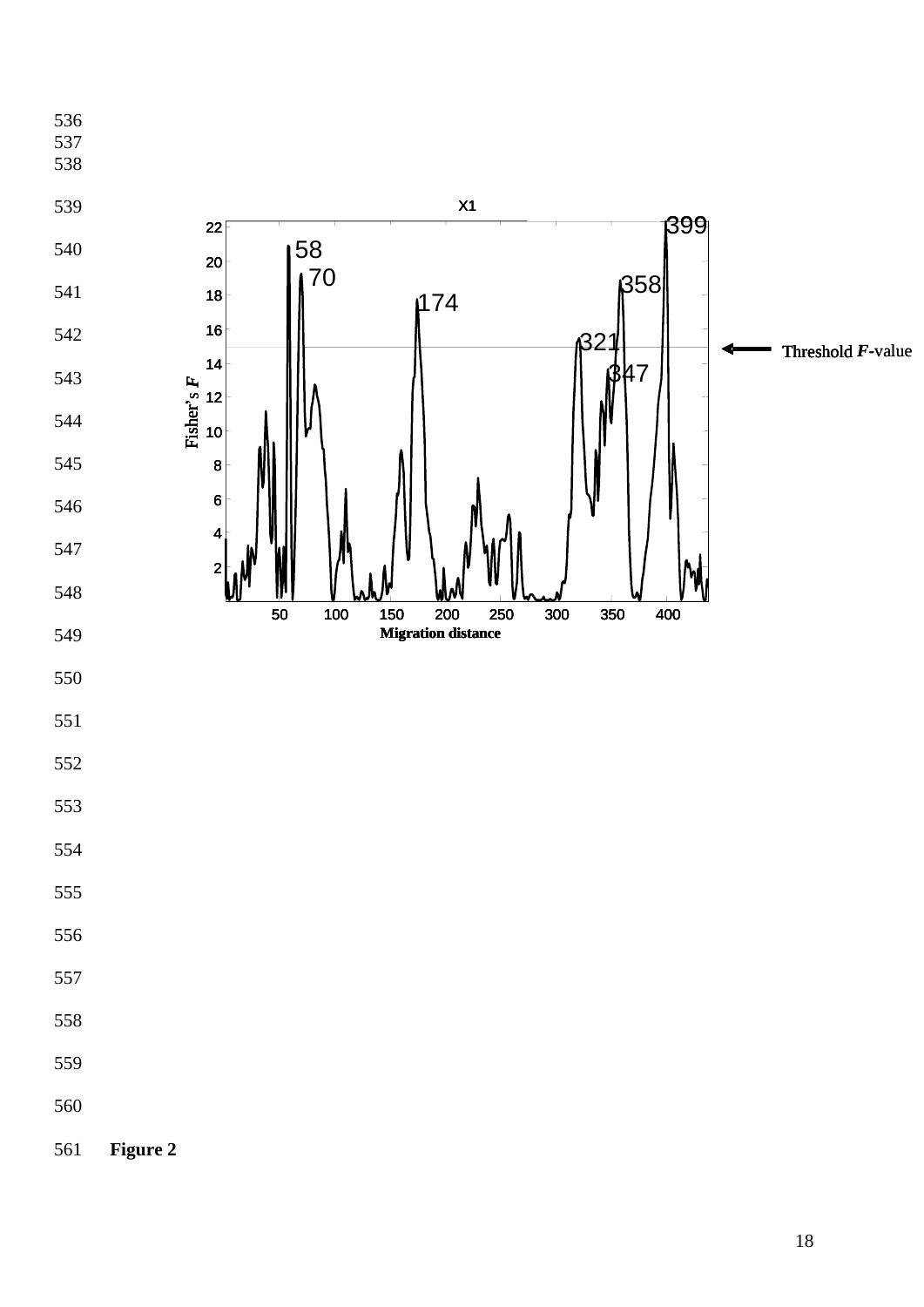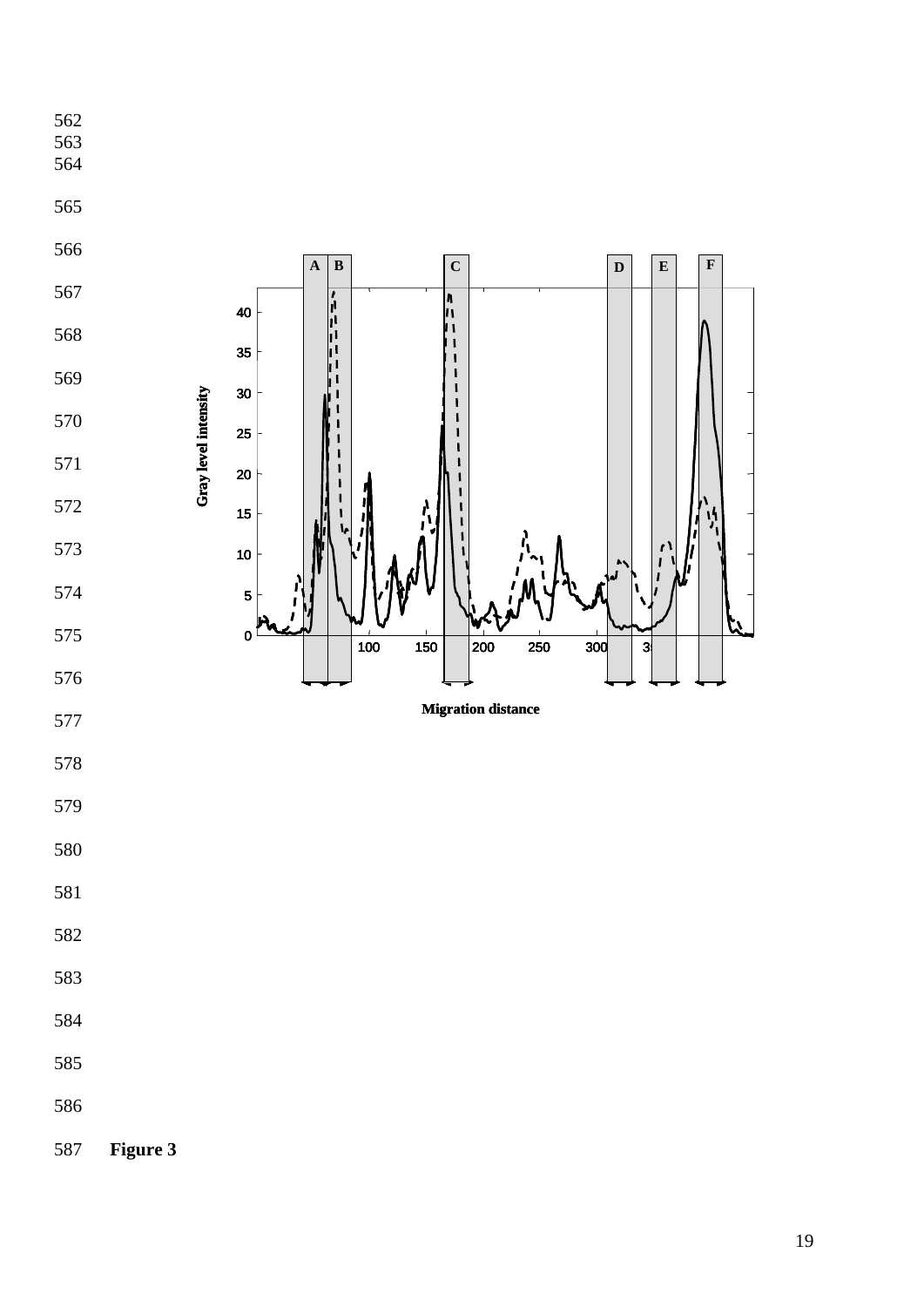

Figure 4